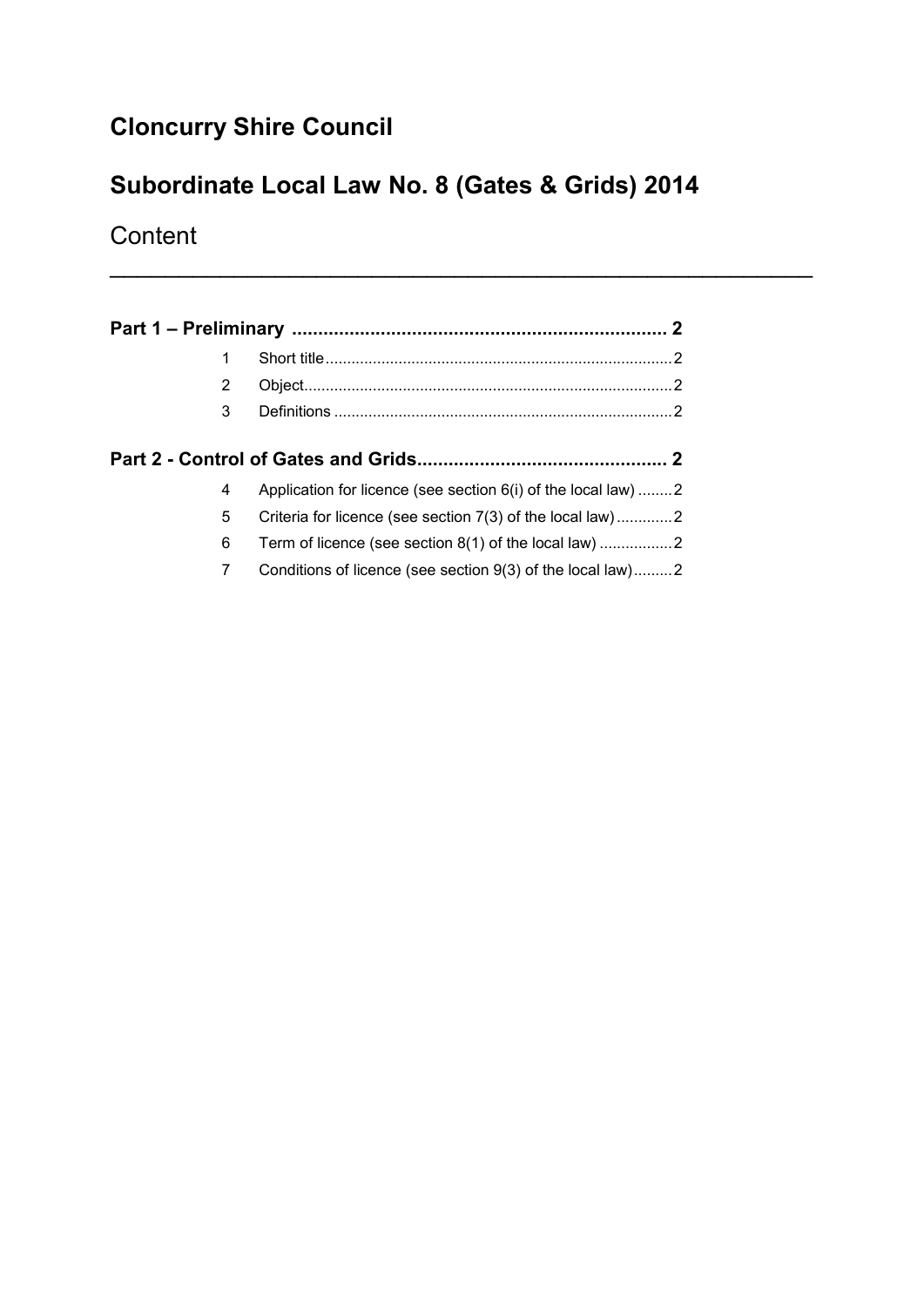## **Part 1 - Preliminary**

### **1 Short title**

This subordinate local law may be cited as *Subordinate Local Law No. 8 (Gates and Grids) 2014*.

### **2 Object**

The object of this subordinate local law is to provide the detailed information called upon by *Local Law No. 8 (Gates and Grids) 2010* in order to ensure that gates and grids installed across roads do not interfere with—

(a) the safe movement of pedestrians and vehicles; and

(b) the proper maintenance of roads.

#### **3 Definitions**

In this subordinate local law, **"***the local law***"** means *Local Law No. 8 (Gates and Grids) 2014* of the local government's local laws.

## **Part 2 - Control of Gates and Grids**

### **4 Application for licence (see section 6(i) of the local law)**

No other information or materials are required.

### **5 Criteria for licence (see section 7(3) of the local law)**

An application for a gate or grid will ordinarily be expected to comply with the following criteria—

- (a) the gate or grid must not unduly obstruct pedestrian or vehicular traffic;
- (b) the gate or grid must not prejudice the safety of pedestrians, property or vehicular traffic;
- (c) the gate or grid must not prejudice the proper maintenance of a road;

### **6 Term of licence (see section 8(1) of the local law)**

The term of a licence is 1 year.

### **7 Conditions of licence (see section 9(3) of the local law)**

The following conditions will ordinarily be imposed in a licence for a gate or grid—

- (a) the grid must be constructed in accordance with the local government's specifications as detailed on the standard drawing for the relevant grid issued by the chief executive or be a prefabricated grid approved by the local government;
- (b) the grid on a road classified by the local government as a principal or secondary road with a traffic count in excess of 100 vehicles per day must be not less than 8 metres wide;
- (c) the grid on a local government road, other than a road classified by the local government as a principal road or secondary road, must be not less than 4 metres wide;
- (d) works for the installation of the gate or grid across, under or over a road must not be commenced until the responsible person for the gate or grid has been granted a